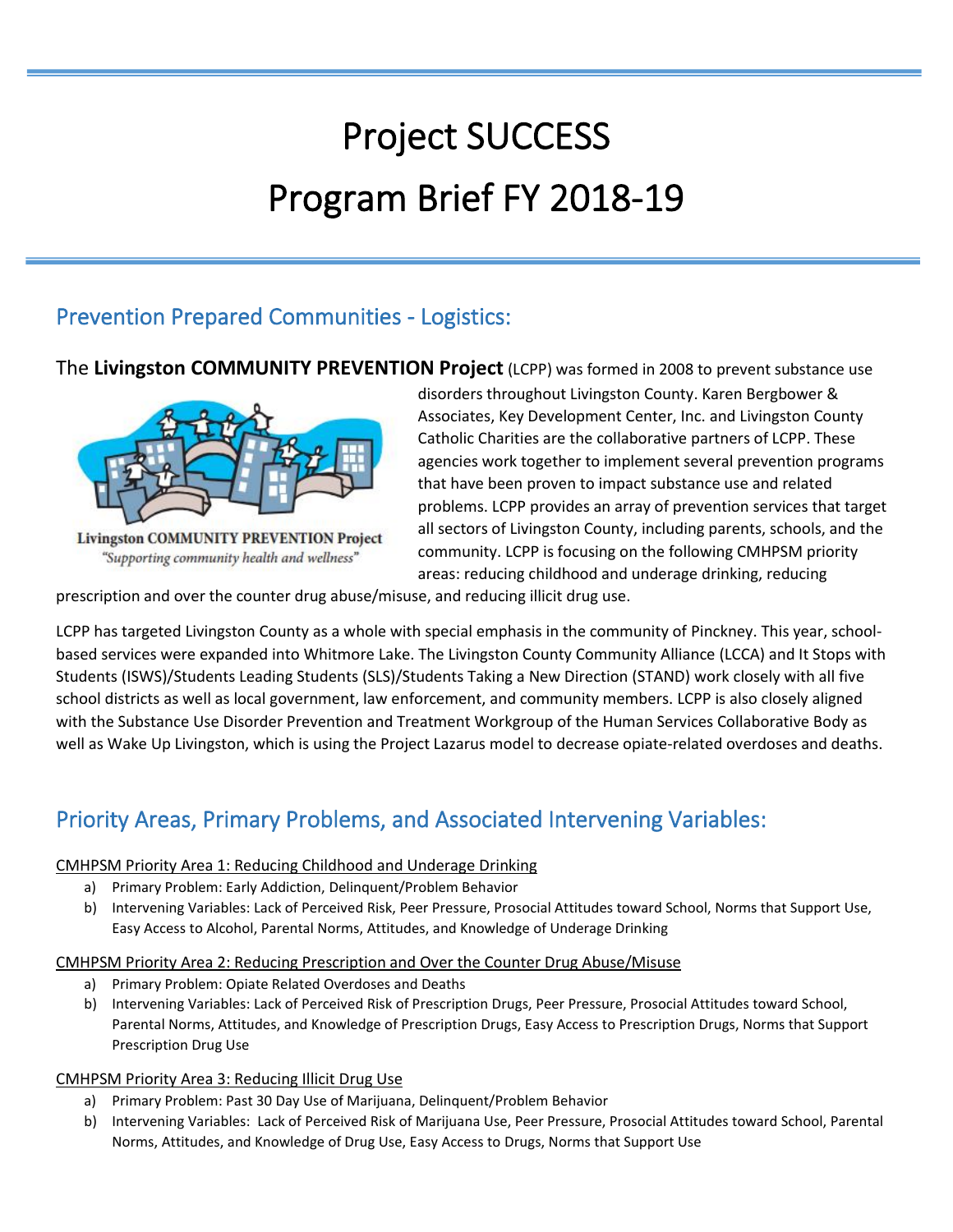# Evidence Based Intervention/Initiative and CSAP Prevention Strategies:

*Project SUCCESS* (Schools Using Coordinated Community Efforts to Strengthen Students), which has been implemented in Livingston County for 15 years, is a SAMHSA model program that prevents and reduces adolescent substance use and abuse by using interventions that have proven effective in reducing risk factors and enhancing protective factors. Highly trained professionals (Project SUCCESS Counselors) are placed in each Livingston County public middle and high school as well as 2 alternative schools to provide a full range of substance abuse prevention and early intervention services.

The Project SUCCESS Counselors primarily work with adolescents individually and in small groups, conduct large group prevention/education discussions and programs, train and consult on prevention issues with school staff, and refer and follow-up with students and families needing substance abuse treatment or mental health services in the community.

Project SUCCESS Program Components:

- The Prevention Education Series, an eight-session alcohol, tobacco, and other drug education program conducted by Project SUCCESS counselors, helps students identify and resist pressures to use substances, correct misperceptions about the prevalence and acceptability of substance use, and understand the consequences of substance use.
- School wide activities and promotional materials, like the MOST Campaign, to increase the perception of the harm of substance use, positively change social norms about substance use, and increase enforcement of and compliance with school policies and community laws.
- Parent education, including promotion of Safe Homes and the MOST Campaign.
- Individual and group counseling conducted by the Project SUCCESS Counselors.
- Screening and referral: Students and parents who require more intensive counseling, treatment, or other services are referred to appropriate agencies or practitioners in the community.

Project SUCCESS Counselors use the following Center for Substance Abuse Prevention (CSAP) intervention strategies: information dissemination, education, problem identification and referral, community based process, and environmental.

# Outcomes/Results:

In addition to targeting all high school and middle school youth with prevention messages, campaigns, and activities, 1,009 middle and high school students were referred to the PS Counselor in Livingston County and Whitmore Lake. Of these 1,009 students, 641 Livingston County and 111 Whitmore Lake students met individually with a Project SUCCESS Counselor for interviews, assessment/referral, and time-limited counseling during the 2018-19 school year. As a result of these referrals and interviews, 113 Livingston County students and 14 Whitmore Lake students were able to meet with the PS Counselor for time-limited individual counseling. Of these students who received individual counseling, 88 Livingston County students and 3 Whitmore Lake students were able to report improvements in 2 of the following 6 areas: relationships, peer refusal, problem solving, attitude toward school, awareness of AOD risks, and AOD use. Additionally, 624 high school and middle school students in Livingston County and 19 Whitmore Lake students participated in PS groups during the 2018-19 school year. Of the Livingston County group participants, an average of 352 students were able to report an improvement in their awareness of the risks of alcohol, the risks of using prescription drugs that are not prescribed for you, and an increased awareness of the risks of marijuana use. Of the Whitmore Lake group participants, an average of 6 students were able to report an improvement in their awareness of the risks of alcohol, the risks of using prescription drugs that are not prescribed for you, and an increased awareness of the risks of marijuana use.